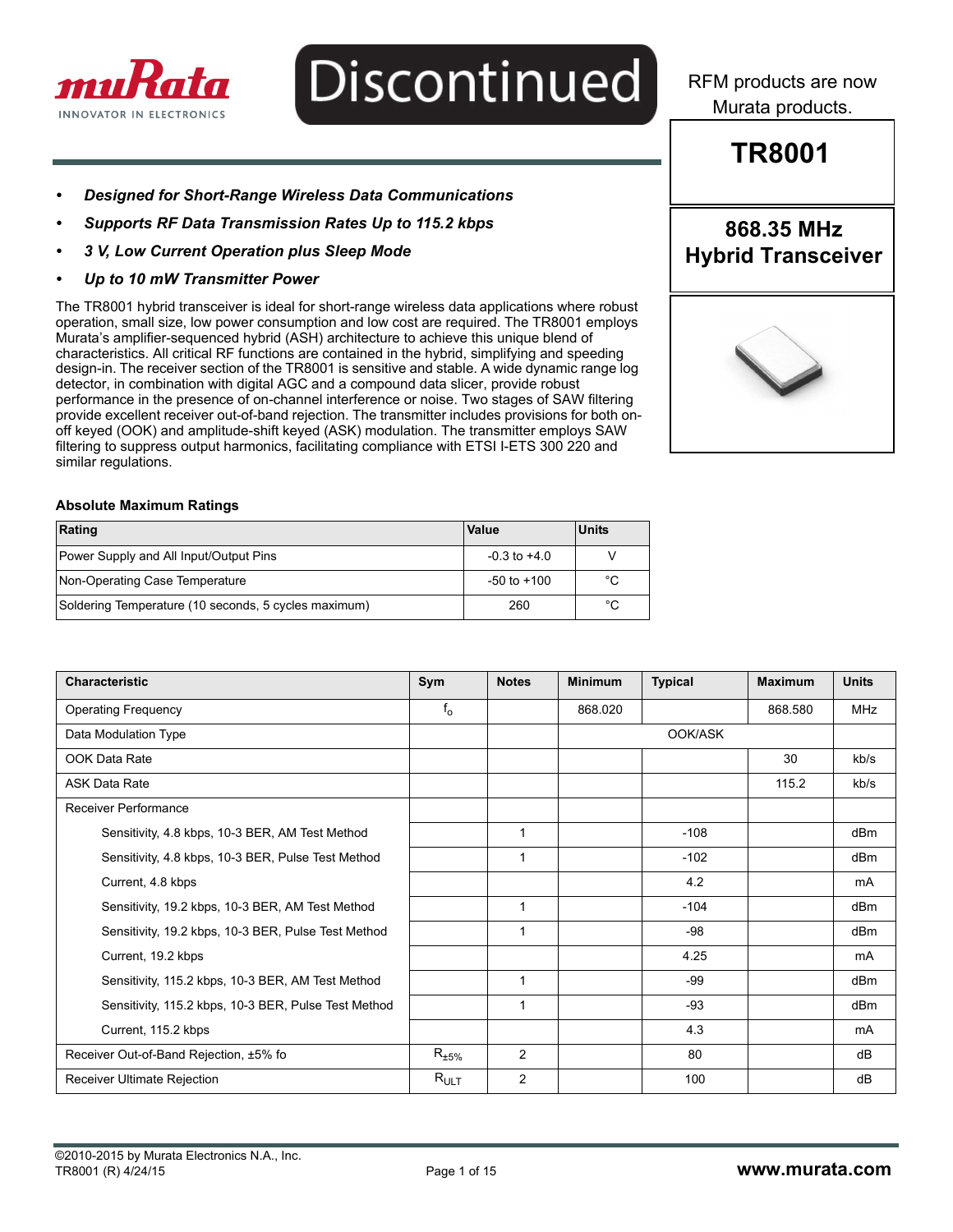|                                            |                         |                | Discontinued |        |                |                   |
|--------------------------------------------|-------------------------|----------------|--------------|--------|----------------|-------------------|
| <b>Characteristic</b>                      |                         |                |              | ypical | <b>Maximum</b> | <b>Units</b>      |
| <b>Transmitter Performance</b>             |                         |                |              |        |                |                   |
| Peak RF Output Power, 360 µA TXMOD Current | $P_{OL}$                | 2              |              | 10     |                | dBm               |
| Peak Current, 360 µA TXMOD Current         | $I_{\text{TPL}}$        | $\overline{2}$ |              | 32     |                | mA                |
| 2nd - 4th Harmonic Outputs                 |                         | $\overline{2}$ |              |        | $-40$          | dBm               |
| 5th - 10th Harmonic Outputs                |                         | 2              |              |        | $-45$          | dBm               |
| Non-harmonic Spurious Outputs              |                         | 2              |              |        | $-40$          | dBm               |
| OOK Turn On/Turn Off Times                 | $t_{ON}/t_{OFF}$        | 3              |              |        | 12/6           | μs                |
| <b>ASK Output Rise/Fall Times</b>          | $t_{TR}/t_{TF}$         | 3              |              |        | 1.1/1.1        | μs                |
| Logic 0 Input Voltage                      |                         |                | $\Omega$     |        | 0.15 Vcc       | $\vee$            |
| Logic 1 Input Voltage                      |                         |                | 0.85 Vcc     |        | <b>Vcc</b>     | $\vee$            |
| Logic 0 Output Voltage, 1 mA Sink          |                         |                | 0            |        | $0.1$ Vcc      | $\vee$            |
| Logic 1 Output Voltage, 1 mA Source        |                         |                | $0.9$ Vcc    |        | <b>Vcc</b>     | $\vee$            |
| Sleep Mode Current                         | $\mathsf{I}_\mathbf{S}$ |                |              | 300    |                | μA                |
| Power Supply Voltage Range                 | $V_{\rm CC}$            |                | 2.2          |        | 3.7            | Vdc               |
| Power Supply Voltage Ripple                |                         |                |              |        | 10             | $mV_{\text{P-P}}$ |
| Ambient Operating Temperature              | $T_A$                   |                | $-40$        |        | 85             | $^{\circ}$ C      |

#### **NOTES:**

- 1. Typical sensitivity data is based on a 10<sup>-3</sup> bit error rate (BER), using DC-balanced data. There are two test methods commonly used to measure OOK/ASK receiver sensitivity, the "100% AM" test method and the "Pulse" test method. Sensitivity data is given for both test methods. The application/test circuit and component values are shown on the next page.
- 2. Data is given with the ASH radio matched to a 50 ohm load. Matching component values are given on the next page.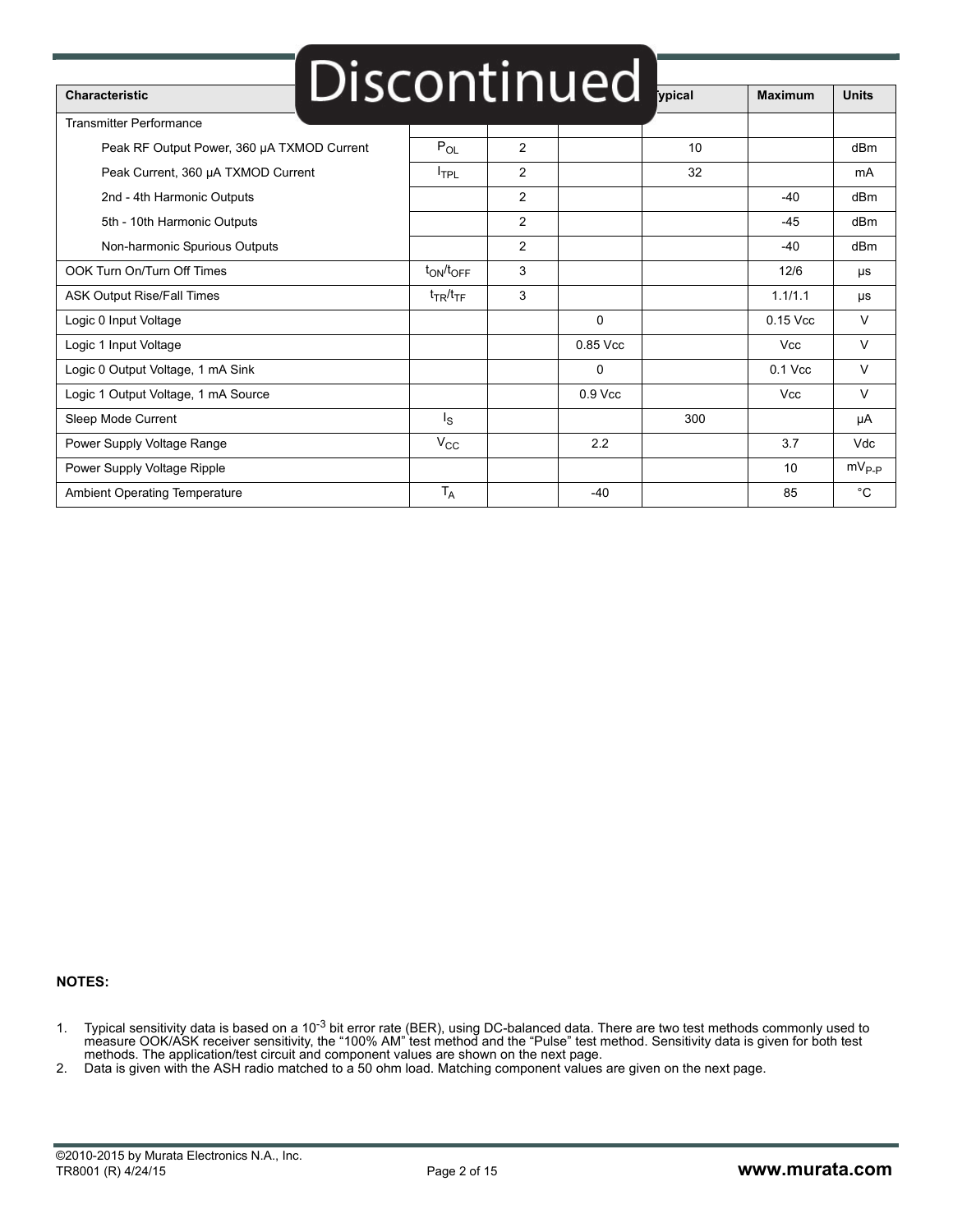## Discontinued **Exer Application Circuit**



3G ASH Transceiver Applic



#### **Tranceiver Set-Up, 3.0 Vdc, -40 to +85 °C**

| <b>Item</b>                 | Symbol                       | <b>OOK</b>               | <b>OOK</b>               | <b>ASK</b>      | <b>Units</b> | <b>Notes</b>               |
|-----------------------------|------------------------------|--------------------------|--------------------------|-----------------|--------------|----------------------------|
| <b>Encoded Data Rate</b>    | DR <sub>NOM</sub>            | 4.8                      | 19.2                     | 115.2           | kb/s         | see pages 1 & 2            |
| Minimum Signal Pulse        | $\mathsf{SP}_{\mathsf{MIN}}$ | 208.32                   | 52.08                    | 8.68            | μs           | single bit                 |
| Maximum Signal Pulse        | SP <sub>MAX</sub>            | 833.28                   | 208.32                   | 34.72           | μs           | 4 bits of same value       |
| <b>PKDET Capacitor</b>      | $C_{PKD}$                    | 0.022                    | 0.0056                   | 820 pF          | μF           | $±10\%$ ceramic            |
| <b>BBOUT Capacitor</b>      | $\rm{C}_{BBO}$               | 0.01                     | 0.0027                   | 390 pF          | μF           | $±10\%$ ceramic            |
| <b>TXMOD Resistor</b>       | $R_{\rm TXM}$                | 6.2                      | 6.2                      | 6.2             | K            | ±5%, for 10 dBm output     |
| LPFADJ Resistor             | $R_{\mathsf{LPF}}$           | 470                      | 160                      | 24              | K            | ±5%                        |
| <b>RREF Resistor</b>        | $\mathsf{R}_{\mathsf{REF}}$  | 100                      | 100                      | 100             | K            | ±1%                        |
| <b>THLD2 Resistor</b>       | R <sub>TH2</sub>             | $\overline{\phantom{0}}$ | $\overline{\phantom{a}}$ | 100             | K            | $±1\%$ , typical values    |
| THLD1 Resistor <sup>1</sup> | $R_{\rm TH1}$                | 20                       | 20                       | 20              | K            | $±1\%$ , typical values    |
| DC Bypass Capacitor         | $C_{DCB}$                    | 4.7                      | 4.7                      | 4.7             | μF           | tantalum                   |
| RF Bypass Capacitor         | $C_{RFB}$                    | 100                      | 100                      | 100             | pF           | ±5% NPO                    |
| Series Tuning Inductor      | L <sub>AT</sub>              | 10                       | 10                       | 10 <sup>1</sup> | nH           | 50 ohm antenna             |
| Shunt Tuning/ESD Inductor   | L <sub>ESD</sub>             | 100                      | 100                      | 100             | nH           | 50 ohm antenna             |
| RF Bypass Bead              | L <sub>RFB</sub>             | Fair-Rite                | Fair-Rite                | Fair-Rite       |              | 2506033017YO or equivalent |

#### **NOTES:**

1. When using internal data and clock recovery, a THLD1 value of 47K is recommended to minimize start vector "nuisance tripping" due to random noise.

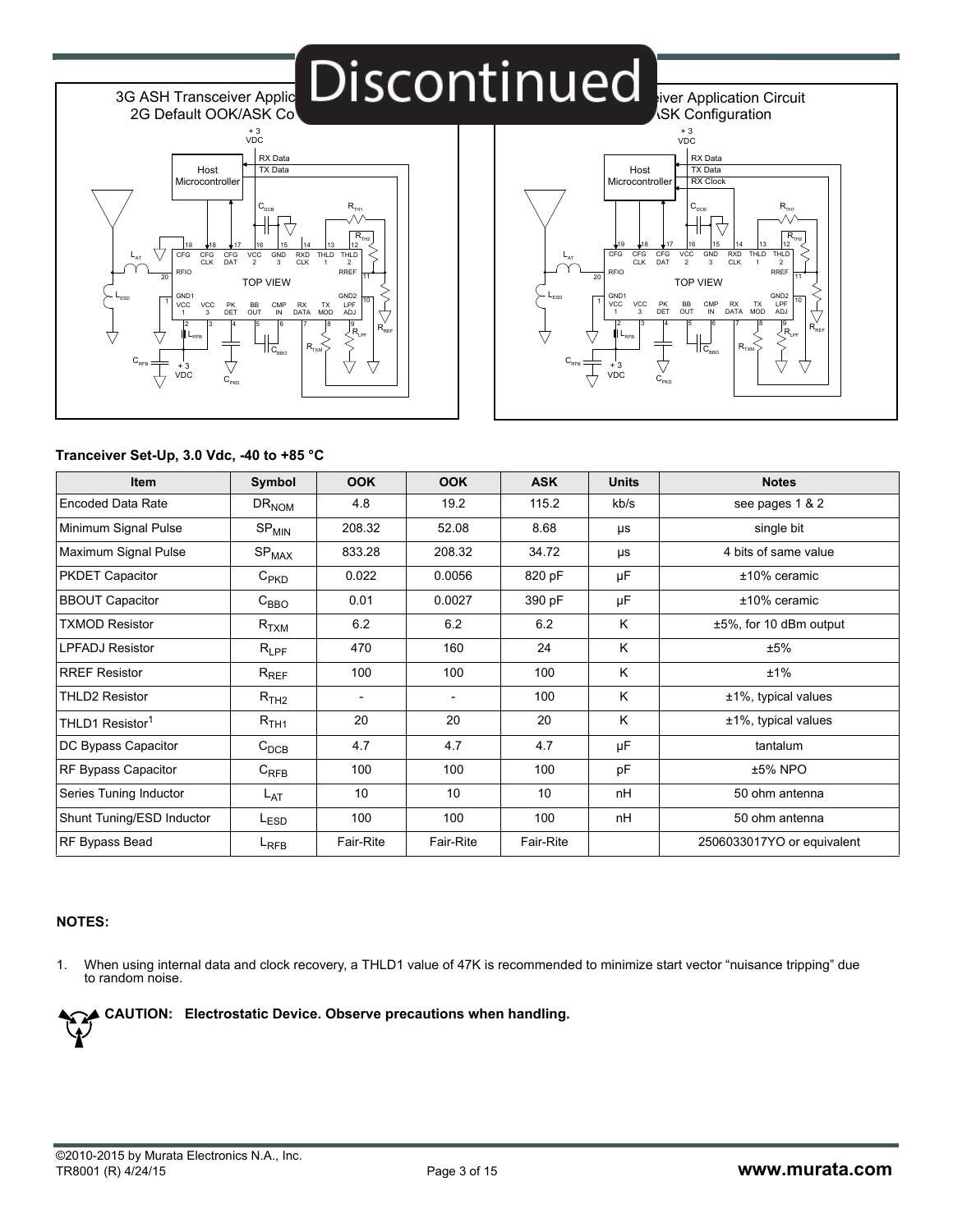### **ASH Transceiver Theory of Operational**

### $\text{Discontinuum}$  and times are coupled by a surface µs.

Ine, which has a typical delay of 0.5

#### **Introduction**

Murata's amplifier-sequenced hybrid (ASH) transceiver technology is specifically designed for short-range wireless data communication applications. ASH transceivers provide robust operation, very small size, low power consumption and low implementation cost. All critical RF functions are contained in the hybrid, simplifying and speed-ing design-in. ASH transceivers can be readily configured to support a wide range of data rates and protocol requirements. These transceivers feature excellent suppression of transmitter harmonics and virtually no RF emissions when receiving, making them easy to certify to shortrange (unlicensed) radio regulations.

#### **Amplifier-Sequenced Receiver Operation**

The ASH transceiver's unique feature set is made possible by its system architecture. The heart of the transceiver is the amplifiersequenced receiver section, which provides more than 100 dB of stable RF and detector gain without any special shielding or decoupling requirements.

Figure 1 shows the basic block diagram and timing cycle for an amplifier sequenced receiver. Note that the bias to RF amplifiers RFA1 and RFA2 are independently controlled by a pulse

An incoming RF signal is first filtered by a narrow-band SAW filter, and is then applied to RFA1. The pulse generator turns RFA1 ON for 0.814 µs. The amplified signal from RFA1 emerges from the SAW delay line at the input to RFA2. RFA1 is now switched OFF and RFA2 is switched ON for 0.814 µs, amplifying the RF signal further. The ON time for RFA1 and RFA2 is set by a 614 kHz internal pulse generator. As shown in the timing diagram, RFA1 and RFA2 are never on at the same time, assuring excellent receiver stability. Note that the narrow-band SAW filter eliminates sampling sideband responses outside of the receiver passband, and the SAW filter and delay line act together to provide very high receiver ultimate rejection.

#### **ASH Transceiver Block Diagram**

Figure 2 is the general block diagram of the ASH transceiver. Please refer to Figure 2 for the following discussions.

#### **Antenna Port**

The only external RF components needed for the transceiver are the antenna and its matching components. Antennas presenting an impedance in the range of 35 to 72 ohms resistive can be



Figure 1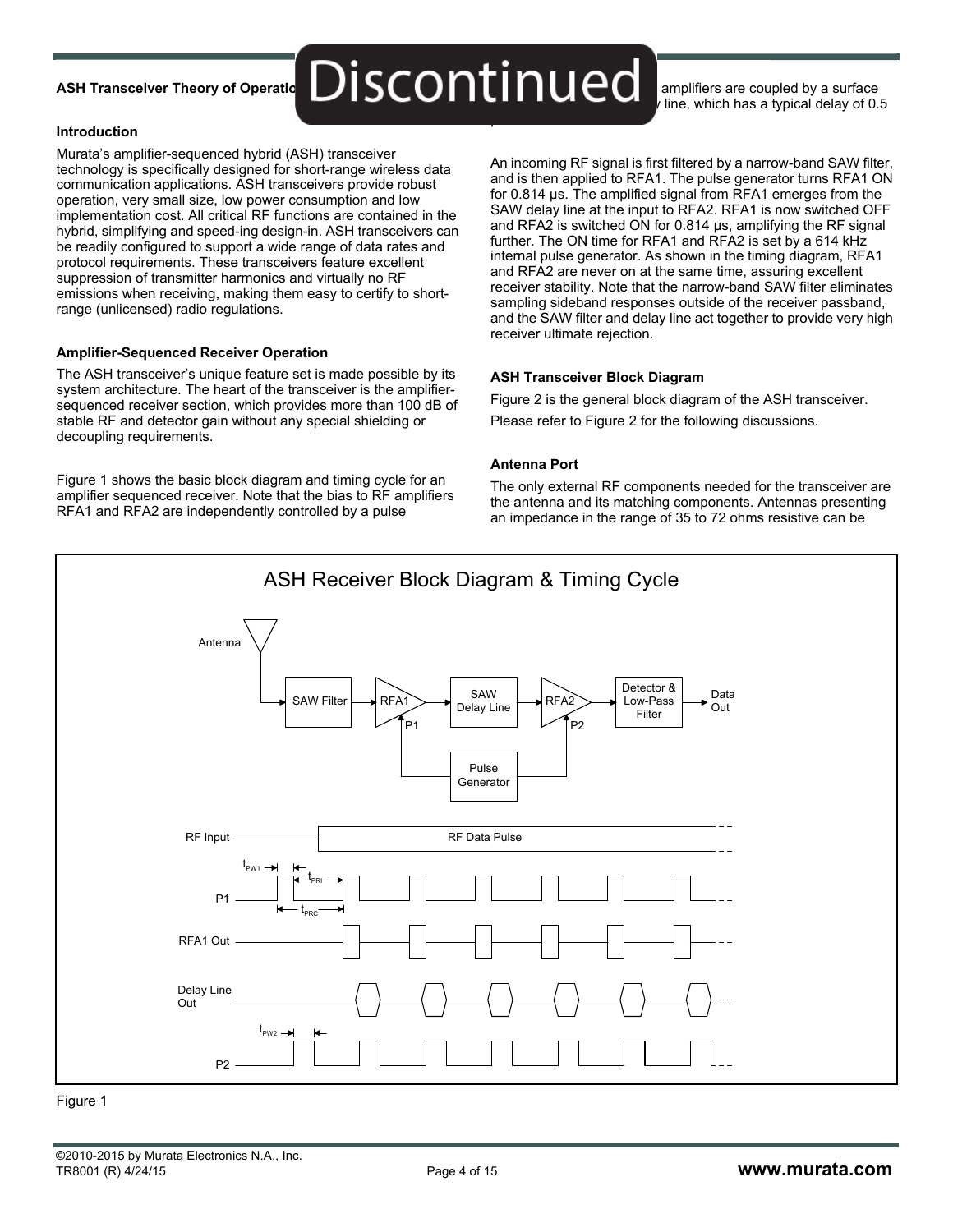### **Discontinued**





#### **Receiver Chain**

The output of the SAW filter drives amplifier RFA1. This amplifier includes provisions for detecting the onset of saturation (AGC Set), and for switching between 35 dB of gain and 5 dB of gain (Gain Select). AGC Set is an input to the AGC Control function, and Gain Select is the AGC Control function output. ON/OFF control to RFA1 (and RFA2) is generated by the Pulse Generator & RF Amp Bias function. The output of RFA1 drives the SAW delay line, which has a nominal delay of 0.5  $\mu$ s.

The second amplifier, RFA2, provides 51 dB of gain below saturation. The output of RFA2 drives a full-wave detector with 19 dB of threshold gain. The onset of saturation in each section of RFA2 is detected and summed to provide a logarithmic response. This is added to the output of the full-wave detector to produce an overall detector response that is square law for low signal levels, and transitions into a log response for high signal levels. This combination provides excellent threshold sensitivity and more than 70 dB of detector dynamic range. In combination with the 30 dB of AGC range in RFA1, more than 100 dB of receiver dynamic range is achieved.

The detector output drives a gyrator filter. The filter provides a three-pole, 0.05 degree equiripple low-pass response with excellent group delay flatness and minimal pulse ringing. The 3 dB bandwidth of the filter can be set from 4.5 kHz to 1.8 MHz with an external resistor.

The filter is followed by a base-band amplifier which boosts the detected signal to the BBOUT pin. When the receiver RF amplifiers are operating at a 50%-50% duty cycle, the BBOUT signal changes about 10 mV/dB, with a peak-to-peak signal level of up to 450 mV. For lower duty cycles, the mV/dB slope and peak-to-peak signal level are proportionately less. The detected signal is riding on a 1.5 Vdc level that varies somewhat with supply voltage, temperature, etc. BBOUT is coupled to the CMPIN pin, or to an external data recovery process (DSP), by a series capacitor. The correct value of the series capacitor depends on data rate, data run length, and other factors as discussed in the *ASH Transceiver Designer's* Guide.

When an external data recovery process is used with AGC, BBOUT must be coupled to the external data recovery process and to CMPIN by separate series coupling capacitors. The AGC reset function is driven by the signal applied to CMPIN.

#### **Data Slicers**

The CMPIN pin drives two data slicers, which convert the analog signal from BBOUT back into a digital stream. The best data slicer configuration depends on the system operating parameters. Data slicer DS1 is a capacitively-coupled comparator with provisions for an adjustable threshold. DS1 provides the best performance at low signal-to-noise conditions. The threshold, or squelch, offsets the comparator's slicing level from 0 to 90 mV, and is set with a resistor between the RREF and THLD1 pins. This threshold allows a tradeoff between receiver sensitivity and output noise density in the nosignal condition. For best sensitivity, the threshold is set to zero but a minimum  $R<sub>TH1</sub>$  value of approximately 20 K Ohms should be used for proper AGC action. In this case, noise is output continuously when no signal is present. This, in turn, requires the circuit being driven by the RXDATA pin to be able to process noise (and signals) continuously.

This can be a problem if RXDATA is driving a circuit that must sleep when data is not present to conserve power, or when it its necessary to minimize false interrupts to a multitasking processor.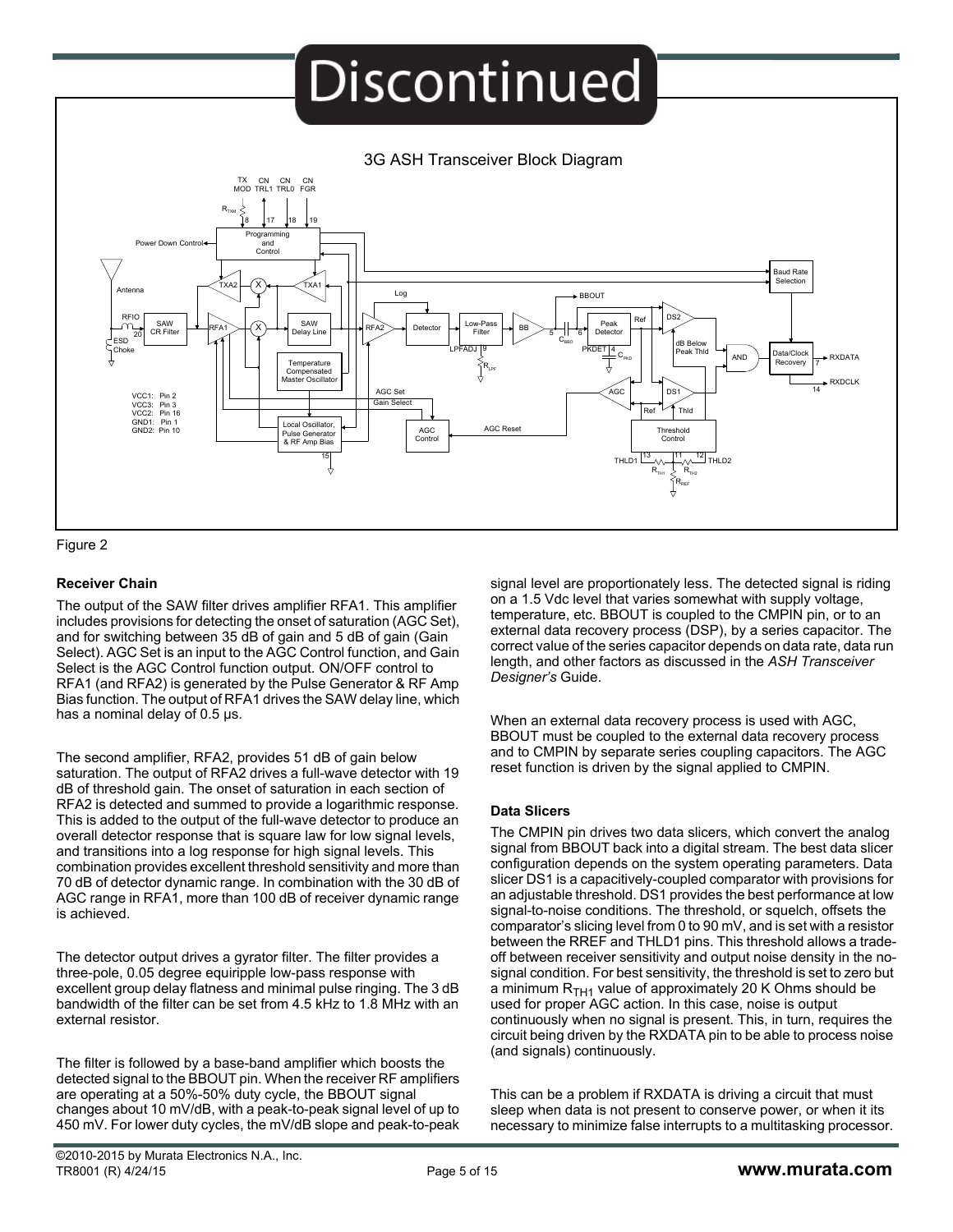$DSS2$  is a "dB-below-peak" slicer. The peak of  $\sum$   $\sum$ rapidly to the peak value of each data  $\mathfrak{g}$ 

between data pulses (1:1000 ratio). The slicer trip point can be set from 0 to 120 mV below this peak value with a resistor between RREF and THLD2.

DS2 is best for ASK modulation where the transmitted waveform has been shaped to minimize signal bandwidth. However, DS2 is subject to being temporarily "blinded" by strong noise pulses, which can cause burst data errors. Note that DS1 is active when DS2 is used, as the compound data slicer output is the logical AND of the DS1 and DS2 outputs. DS2 can be disabled by leaving THLD2 disconnected. Note that a non-zero DS1 threshold is required for proper AGC operation.

#### **Data and Clock Recovery**

RXDATA is the receiver data output pin. The signal on this pin can come from one of two sources. The default source is directly from the output of the compound data slicer circuit. The alternate source is from the radio's internal data and clock recovery circuit. When the internal data and clock recovery circuit is used (CFG0 Bit 0 high), the signal on RXDATA is switched from the output of the data slicer to the output of the data and clock recovery circuit when a packet start symbol is detected.

When the radio's internal data and clock recovery circuit is not used, RXDCLK is a steady low value. When the internal data and clock recovery is used, RXDCLK is low until a start symbol is detected at the output of the data slicer. Each bit following the start symbol is output at RXDATA on the rising edge of a RXDCLK pulse, and is stable for reading on the falling edge of the RXDCLK pulse. Once RXDCLK is activated by the detection of a start symbol, it remains active until CFG0 Bit 0 is reset low. Normally RXDCLK is reset by the host processor as soon as a packet is received.

#### **AGC Control**

The output of the Peak Detector also provides an AGC Reset signal to the AGC Control function through the AGC comparator. The purpose of the AGC function is to extend the dynamic range of the receiver, so that two transceivers can operate close together when running ASK and/or high data rate modulation. The onset of saturation in the output stage of RFA1 is detected and generates the AGC Set signal to the AGC Control function. The AGC Control function then selects the 5 dB gain mode for RFA1. The AGC Comparator will send a reset signal when the Peak Detector output (multiplied by 0.8) falls below the threshold voltage for DS1.

#### **Transmitter Chain**

The transmitter chain consists of a SAW delay line oscillator followed by an OOK/ASK modulated buffer amplifier. The SAW filter suppresses transmitter harmonics to the antenna. Note that the same SAW devices used in the amplifier-sequenced receiver are reused in the transmit modes.

Transmitter operation supports two modulation formats, on-off keyed (OOK) modulation, and amplitude-shift keyed (ASK) modulation. When OOK modulation is chosen, the transmitter output turns completely off between "1" data pulses. When ASK modulation is chosen, a "1" pulse is represented by a higher

d a "0" is represented by a lower  $\sqrt{2}$ K modulation provides compatibility

with first-generation ASH technology, and provides for power conservation. ASK modulation must be used for high data rates (data pulses less than 30 µs). ASK modulation also reduces the effects of some types of interference and allows the transmitted pulses to be shaped to control modulation bandwidth.

When either modulation format is chosen, the receiver RF amplifiers are turned off. In the OOK mode, the delay line oscillator amplifier TXA1 and the buffer amplifier TXA2 are turned off when the voltage to the TXMOD input falls below 220 mV. In the OOK mode, the data rate is limited by the turn-on and turn-off times of the delay line oscillator, which are 12 and 6 µs respectively. In the ASK mode TXA1 is biased ON continuously, and the output of TXA2 is modulated by the TXMOD input current. Minimum output power occurs in the ASK mode when the modulation driver sinks about 10 µA of current from the TXMOD pin.

The transmitter RF output power is proportional to the input current to the TXMOD pin. A series resistor is used to adjust the peak transmitter output power. 10 dBm of output power requires about 315 µA of input current.

#### **Configuration Control**

The operating configuration of the TR8001 is controlled by three pins: Pin 17 (CFGDAT), Pin 18 (CFGCLK), and Pin 19 (CFG). When DC power is applied to the TR8001 with Pin 19 held low, the functions of Pins 17 and 18 default to the "2G ASH" TR1001 definition. This allows the TR8001 to be used with existing TR1001 PCB layouts and protocol software. The logic levels on Pins 17 and 18 control the default operation as shown below:

| <b>Pin 17</b> | <b>Pin 18</b> | <b>Mode</b>         |
|---------------|---------------|---------------------|
|               |               | Receive             |
|               |               | Sleep               |
|               |               | <b>Transmit OOK</b> |
|               |               | <b>Transmit ASK</b> |

Note that for default 2G operation, Pin 15 is grounded (zero ohm resistor) and Pin 14 is left unconnected.

When Pin 19 is first set to a logic 1 after DC power is applied, the functionality of Pins 17 and 18 change from direct mode control to serial control. This change persists until a DC power reset occurs.

After serial control is invoked, Pins 17, 18 and 19 are used to write data to and read from three 8-bit configuration control registers in the radio. To begin a write or read sequence, Pin 19 is set to logic 1. Data is then clocked into or out of Pin 17 on the rising edge of each clock pulse applied to Pin 18. Configuration data clocked into Pin 17 is transferred to a control register every eight bits. Bits clocked into Pin 17 when Pin 19 is a logic 0 are ignored. Also, if Pin 19 is reset to logic 0 before a complete group of eight data bits is received, the incomplete group is ignored.

Single-byte and multi-byte write and read sequences are detailed in Figures 4 and 5. The bits in the configuration registers are summarized in Figure 3.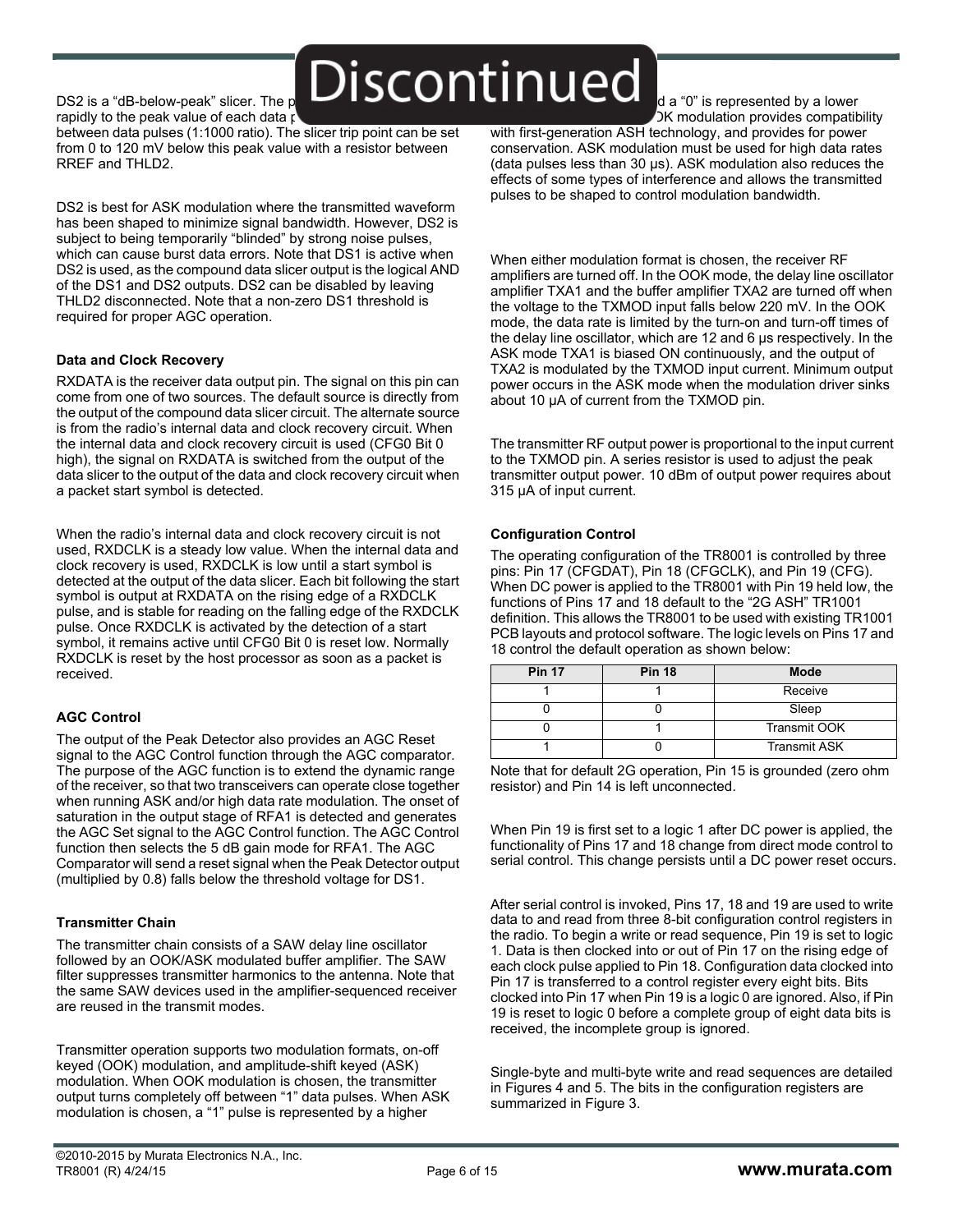| <b>Adress</b> | <b>Name</b> | Bit 7                    |         |        |        | iscontinued | lit 2           | Bit '                    | Bit 0           |
|---------------|-------------|--------------------------|---------|--------|--------|-------------|-----------------|--------------------------|-----------------|
|               | CFG0        | Sleep                    |         |        |        |             | bde 0           | $\overline{\phantom{a}}$ | SV En           |
|               | CFG1        | $\overline{\phantom{0}}$ | VCOIOCK |        |        | BR3         | BR <sub>2</sub> | BR <sub>1</sub>          | BR <sub>0</sub> |
|               | ∟oSvn       | Test                     | LOSyn6  | LOSyn5 | ∟OSvn4 | LOSyn3      | LOSyn2          | LOSyn1                   | LOSyn0          |

Figure 3

CFG0 Bit 6 - When this bit is 0, the radio is in the receive mode (provided CFG0 Bit 7 is 0). When this bit is 1, the radio is in one of the transmit modes. Note the radio will transmit using OOK or ASK modulation, depending on the value of CFG0 Bit 5. The power-on default value of this bit is 0.

CFG0 Bit 5 - When this bit is 0, the transmitter uses OOK modulation. When this bit is 1, the transmitter uses ASK modulation. The power-on default value of this bit is 0.

CFG0 Bit 4 - This bit should always be set to 0 in the TR8001. The power-on default value of this bit is 0.

CFG0 Bits 3, 2 - The states of these two bits set the basic operating mode of the radio as shown below. The power-on default value of these two bits is 0.

| Bit 3 | Bit 2 | Mode                       |
|-------|-------|----------------------------|
|       |       | <b>Single-channel Mode</b> |
|       |       | Not Used                   |
|       |       | Not Used                   |
|       |       | Not Used                   |

CFG0 Bit 1 - This bit should always be set to 0 in the TR8001. The power-on default value of this bit is 0.

CFG0 Bit 0 - Setting this bit to logic 1 enables the internal start symbol (vector) detection and the data and clock recovery circuit. When active, this function continuously tests for a 16-bit start symbol, 0xE2E2 (hex). Data clocking begins in the middle of the first bit following the 16-bit start symbol, and clocking continues until CFG0 Bit 0 is reset to a logic 0. *Note that CFG0 Bit 0 must be set to back to a* logic 1 to re-enable the start symbol detection and the data and *clock recovery circui*t. The common way to use this function is for the host processor to set this bit to a 1 when it is ready to receive a message. When a start symbol is detected, data clocking begins, and the host processor inputs the message bits. Once all of the bits in the message are received, the host processor resets this bit to 0 to end data clocking. After the current message has been processed, the host processor sets this bit to 1 again to enable detection of the next message. The power-on default value of this bit is 0.

The start symbol pattern is sent starting with the MSB. This start symbol pattern will not occur in a message that has been encoded for DC-balance using either Manchester encoding or 8-to-12 bit symbolization using the encoding table given below. Note that the table is given for 4-to-6 bit encoding, so each byte of the message is encoded starting with the high nibble and then the low nibble.

| <b>Nibble Hex Value</b> | Symbol Hex Value (6 bits) |
|-------------------------|---------------------------|
| 0                       | 0D                        |
| 1                       | 0E                        |
| $\overline{2}$          | 13                        |
| 3                       | 15                        |
| 4                       | 16                        |
| 5                       | 19                        |
| 6                       | 1A                        |
| 7                       | 1C                        |
| 8                       | 23                        |
| 9                       | 25                        |
| A                       | 26                        |
| B                       | 29                        |
| C                       | 2A                        |
| D                       | 2C                        |
| E                       | $\overline{32}$           |
| F                       | 34                        |

CFG1 Bit 7 - This bit is unused in the TR8001.

CFG1 Bit 6 - This bit is a Read Only bit. Writing has no effect. When performing a read and this bit is set, this indicates that the internal VCO is locked and ready to transmit or receive data.

CFG1 Bit 5 - This bit is unused in the TR8001.

CFG1 Bit 4 - This bit is unused in the TR8001.

CFG1 Bits 3, 2, 1, 0 - These bits select the internal data and clock recovery data (bit) rate as shown in the table below. The power-on default value of these bits is 0.

LOSyn Bit 7 - This bit is only used in product testing. It should always be set to 0 for normal operation. The power-on default value of this bit is 0.

LOSyn Bits 6, 5, 4, 3, 2, 1, 0 -These bits have no function in the TR8001 and can be written as either a logic 1 or a logic 0.

Note that data to/from the configuration registers is clocked in/out MSB first. See the Control Register Read/Write Detail and Control Register Read/Write Timing Drawings for additional details.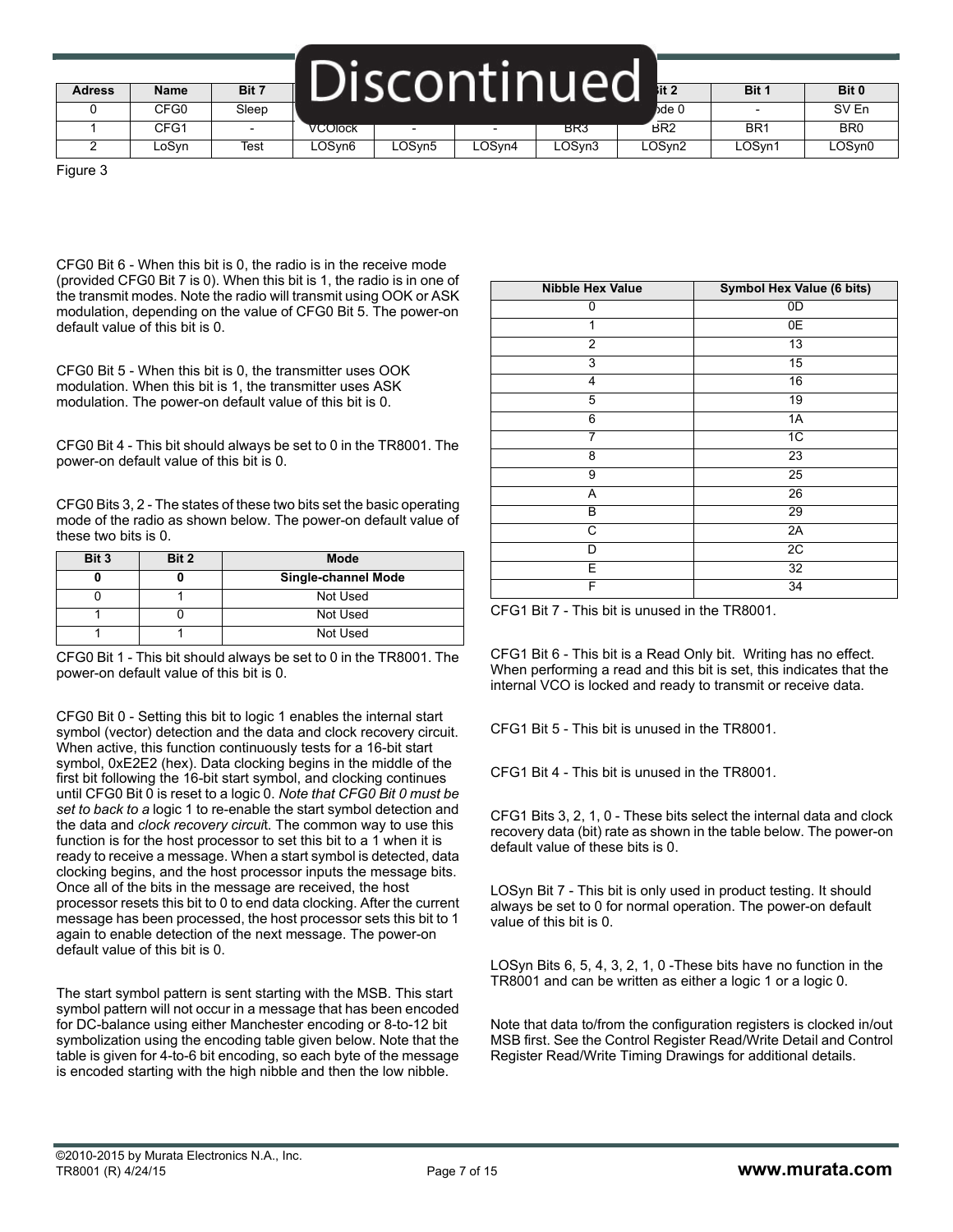#### **Receiver Turn-On Timing**

 $t_{PR}$  = 15 ms + 4\* $t_{BBC}$ 

The maximum time  $t_{PR}$  required for the receive function to be operational at turn-on is influenced by two factors. All receiver circuitry will be operational 1 ms after the supply voltage reaches 2.2 Vdc. The BBOUT-CMPIN coupling-capacitor is then DC stabilized in 4 time constants

 $(4<sup>*</sup>t<sub>BBC</sub>)$ . The total turn-on time to stable receiver operation for a 10 ms power supply rise time is:

The maximum transition time t<sub>SR</sub> from the sleep mode to the receive mode is  $4*_{BBC}$ , where  $t_{BBC}$  is the BBOUT-CMPIN coupling-capacitor time constant. When the operating temperature is limited to 60°C, the time required to switch from sleep to receive is dramatically less for short sleep times, as less charge leaks away from the BBOUT-CMPIN coupling capacitor.

#### **AGC Timing**

**Discontinued** 

The maximum AGC engage time  $t_{AGC}$  is 5  $\mu$ s after the reception of a -30 dBm RF signal with a 1 µs envelope rise time.

### **Data Rate (b/s) CFG1 Bits 3-0** 1200 0000 2400 0001 4800 0010 9600 0011 19200 0100 38400 0101 57600 0110 115200 0111 230400 1000

#### **Peak Detector Timing**

The Peak Detector attack time constant is set by the value of the capacitor at the PKDET pin. The attack time  $t_{PKA} = C_{PKD}/4167$ , where  $t_{PKA}$  is in µs and  $C_{PKD}$  is in pF. The Peak Detector decay time constant

 $t_{PKD}$  = 1000\* $t_{PKA}$ .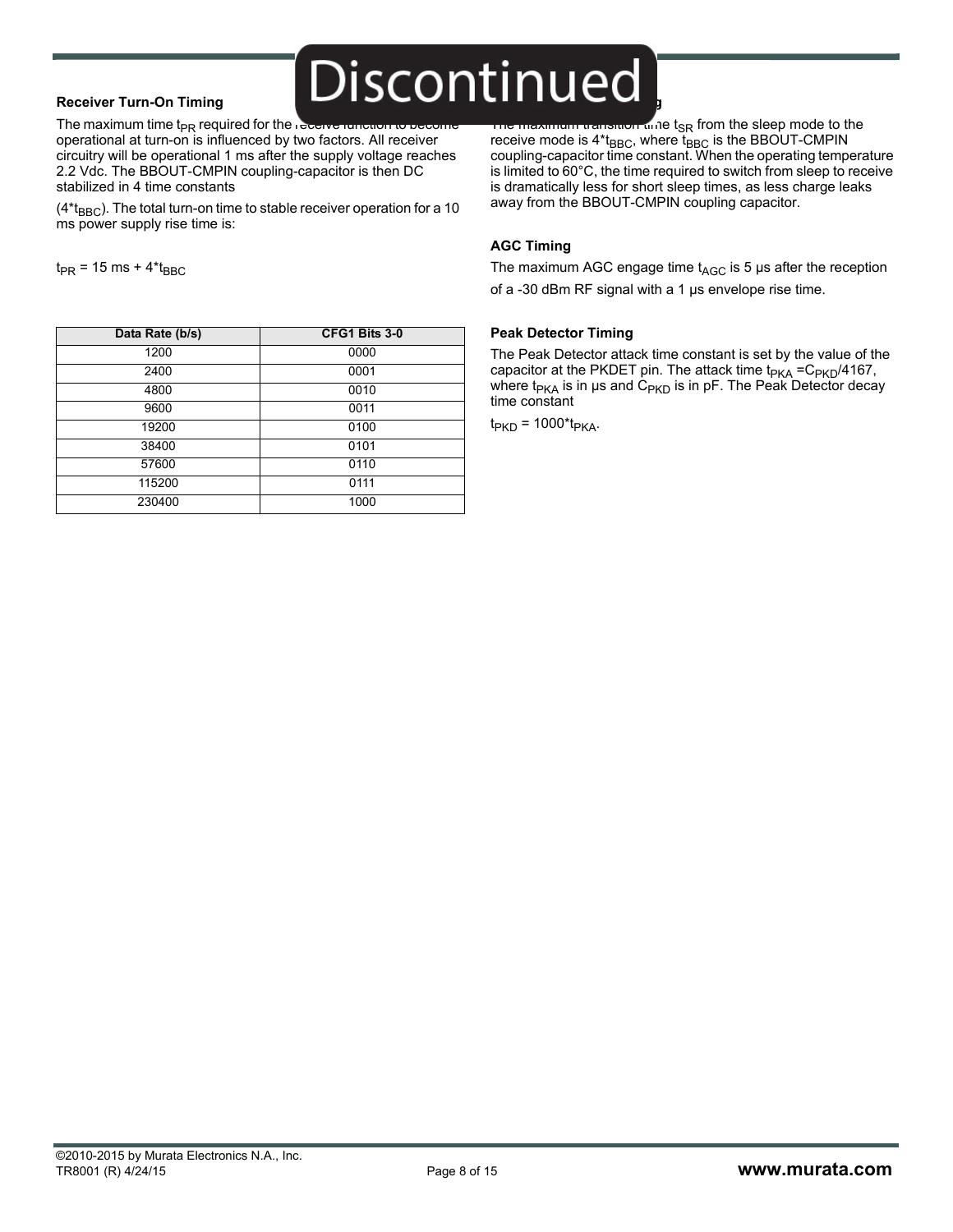| Pin            | Name             |                                                                                                                                                                                                                                                                                                                                                                                                                                                                                                                                                                                                                                                                                                                                                                                                                                                                                                                                                                                                                                                                                                                                                                                                                                                                                                                                                                                                                                                                                                                                                                                                                                                                                                                                                                                                                                                                                 |
|----------------|------------------|---------------------------------------------------------------------------------------------------------------------------------------------------------------------------------------------------------------------------------------------------------------------------------------------------------------------------------------------------------------------------------------------------------------------------------------------------------------------------------------------------------------------------------------------------------------------------------------------------------------------------------------------------------------------------------------------------------------------------------------------------------------------------------------------------------------------------------------------------------------------------------------------------------------------------------------------------------------------------------------------------------------------------------------------------------------------------------------------------------------------------------------------------------------------------------------------------------------------------------------------------------------------------------------------------------------------------------------------------------------------------------------------------------------------------------------------------------------------------------------------------------------------------------------------------------------------------------------------------------------------------------------------------------------------------------------------------------------------------------------------------------------------------------------------------------------------------------------------------------------------------------|
| 1              | GND1             | Discontinued<br>GND1 is the RF                                                                                                                                                                                                                                                                                                                                                                                                                                                                                                                                                                                                                                                                                                                                                                                                                                                                                                                                                                                                                                                                                                                                                                                                                                                                                                                                                                                                                                                                                                                                                                                                                                                                                                                                                                                                                                                  |
| $\overline{2}$ | VCC1             | VCC1 is a posit<br>bypassed by an RF capacitor.                                                                                                                                                                                                                                                                                                                                                                                                                                                                                                                                                                                                                                                                                                                                                                                                                                                                                                                                                                                                                                                                                                                                                                                                                                                                                                                                                                                                                                                                                                                                                                                                                                                                                                                                                                                                                                 |
| 3              | VCC3             | VCC3 is a positive supply voltage pin. VCC3 is bypassed by an RF capacitor.                                                                                                                                                                                                                                                                                                                                                                                                                                                                                                                                                                                                                                                                                                                                                                                                                                                                                                                                                                                                                                                                                                                                                                                                                                                                                                                                                                                                                                                                                                                                                                                                                                                                                                                                                                                                     |
| 4              | <b>PKDET</b>     | This pin controls the peak detector operation. A capacitor between this pin and ground sets the peak detector<br>attack and decay times, which have a fixed 1:1000 ratio. For most applications, these time constants should be<br>coordinated with the base-band time constant. For a given base-band capacitor $C_{\rm BBO}$ , the capacitor value $C_{\rm PKD}$<br>is:<br>$C_{\text{PKD}}$ = 2.0* $C_{\text{BBO}}$ , where $C_{\text{BBO}}$ and $C_{\text{PKD}}$ are in pF<br>A ±10% ceramic capacitor should be used at this pin. This time constant will vary between t <sub>PKA</sub> and 1.5 <sup>*</sup> t <sub>PKA</sub><br>with variations in supply voltage, temperature, etc. The capacitor is driven from a 200 ohm "attack" source, and<br>decays through a 200 K load. The peak detector is used to drive the "dB-below-peak" data slicer and the AGC<br>release function. The peak detector capacitor is discharged in the receiver power-down (sleep) mode and in the<br>transmit modes.                                                                                                                                                                                                                                                                                                                                                                                                                                                                                                                                                                                                                                                                                                                                                                                                                                                                       |
| 5              | <b>BBOUT</b>     | BBOUT is the receiver base-band output pin. This pin drives the CMPIN pin through a coupling capacitor C <sub>BBO</sub> for internal<br>data slicer operation. The time constant $t_{BBC}$ for this connection is:<br>$t_{BBC}$ = 0.1C <sub>BBO</sub> , where $t_{BBC}$ is in us and C <sub>BBO</sub> is in pF<br>A ±10% ceramic capacitor should be used between BBOUT and CMPIN. The time constant can vary between t <sub>BBC</sub> and<br>1.8*t <sub>RRC</sub> with variations in supply voltage, temperature, etc. The optimum time constant in a given circumstance will depend<br>on the data rate, data run length, and other factors as discussed in the ASH Transceiver Designer's Guide.<br>$C_{\rm BBO}$ = 11.2*SP <sub>MAX</sub> , where SP <sub>MAX</sub> is the maximum signal pulse width in µs and $C_{\rm BBO}$ is in pF<br>The output from this pin can also be used to drive an external data recovery process (DSP, etc.). The nominal output imped-<br>ance of this pin is 1 K. When the receiver RF amplifiers are operating at a 50%-50% duty cycle, the BBOUT signal changes<br>about 10 mV/dB, with a peak-to-peak signal level of up to 450 mV. The signal at BBOUT is riding on a 1.5 Vdc value that var-<br>ies somewhat with supply voltage and temperature, so it should be coupled through a capacitor to an external load. A load<br>impedance of 50 K to 500 K in parallel with no more than 10 pF is recommended. When an external data recovery process is<br>used with AGC, BBOUT must be coupled to the external data recovery process and CMPIN by separate series coupling<br>capacitors. The AGC reset function is driven by the signal applied to CMPIN. When the transceiver is in power-down (sleep)<br>or in a transmit mode, the output impedance of this pin becomes very high, preserving the charge on the coupling capacitor. |
| 6              | <b>CMPIN</b>     | This pin is the input to the internal data slicers. It is driven from BBOUT through a coupling capacitor. The input impedance of<br>this pin is 100 K.                                                                                                                                                                                                                                                                                                                                                                                                                                                                                                                                                                                                                                                                                                                                                                                                                                                                                                                                                                                                                                                                                                                                                                                                                                                                                                                                                                                                                                                                                                                                                                                                                                                                                                                          |
| $\overline{7}$ | <b>RXDATA</b>    | RXDATA is the receiver data output pin. It is a CMOS output. The signal on this pin can come from one of two<br>sources. The default source is directly from the output of the data slicer circuit. The alternate source is from the<br>radio's internal data and clock recovery circuit. When the internal data and clock recovery circuit is used, the<br>signal on RXDATA is switched from the output of the data slicer to the output of the data and clock recovery<br>circuit when a packet start symbol is detected. Each recovered data bit is then output on the rising edge of a<br>RXDCLK pulse (Pin 14), and is stable for reading on the falling edge of the RXDCLK pulse.                                                                                                                                                                                                                                                                                                                                                                                                                                                                                                                                                                                                                                                                                                                                                                                                                                                                                                                                                                                                                                                                                                                                                                                         |
| 8              | <b>TXMOD</b>     | The transmitter RF output voltage is proportional to the input current to this pin. A resistor in series with the<br>TXMOD input is normally used to adjust the peak transmitter output. Full transmitter power (10 mW) requires<br>about 360 µA of drive current. The transmitter output power $P_{\Omega}$ for a 3 Vdc supply voltage is approximately:<br>PO = 101*( $I_{TXM}$ ) <sup>2</sup> , where PO is in mW and the modulation current $I_{TXM}$ is in mA<br>The practical power control range is 10 to -50 dBm. A ±5% TXMOD resistor value is recommended. Internally,<br>this pin is connected to the base of a bipolar transistor with a small emitter resistor. The voltage at the TXMOD<br>input pin is about 0.87 volt with 315 uA of drive current. This pin accepts analog modulation and can be driven<br>with either logic level data pulses (unshaped) or shaped data pulses.                                                                                                                                                                                                                                                                                                                                                                                                                                                                                                                                                                                                                                                                                                                                                                                                                                                                                                                                                                               |
| 9              | <b>LPFADJ</b>    | This pin is the receiver low-pass filter bandwidth adjust. The filter bandwidth is set by a resistor $R_{1}$ p <sub>F</sub> between<br>this pin and ground. The resistor value can range from 510 K to 3 K, providing a filter 3 dB bandwidth $f_{\text{I pF}}$ from<br>5 to 600 kHz. The resistor value is determined by:<br>$R_{LPF}$ = (0.0006 <sup>*</sup> f <sub>LPF</sub> ) <sup>-1.069</sup> where $R_{LPF}$ is in kilohms, and f <sub>LPF</sub> is in kHz<br>A ±5% resistor should be used to set the filter bandwidth. This will provide a 3 dBfilter bandwidth between $f_{LPF}$<br>and 1.3* $f1$ p <sub>F</sub> with variations in supply voltage, temperature, etc. The filter provides a three-pole, 0.05 degree<br>equiripple phase response.D input is normally used to                                                                                                                                                                                                                                                                                                                                                                                                                                                                                                                                                                                                                                                                                                                                                                                                                                                                                                                                                                                                                                                                                          |
| 10             | GND <sub>2</sub> | GND2 is an IC ground pin.                                                                                                                                                                                                                                                                                                                                                                                                                                                                                                                                                                                                                                                                                                                                                                                                                                                                                                                                                                                                                                                                                                                                                                                                                                                                                                                                                                                                                                                                                                                                                                                                                                                                                                                                                                                                                                                       |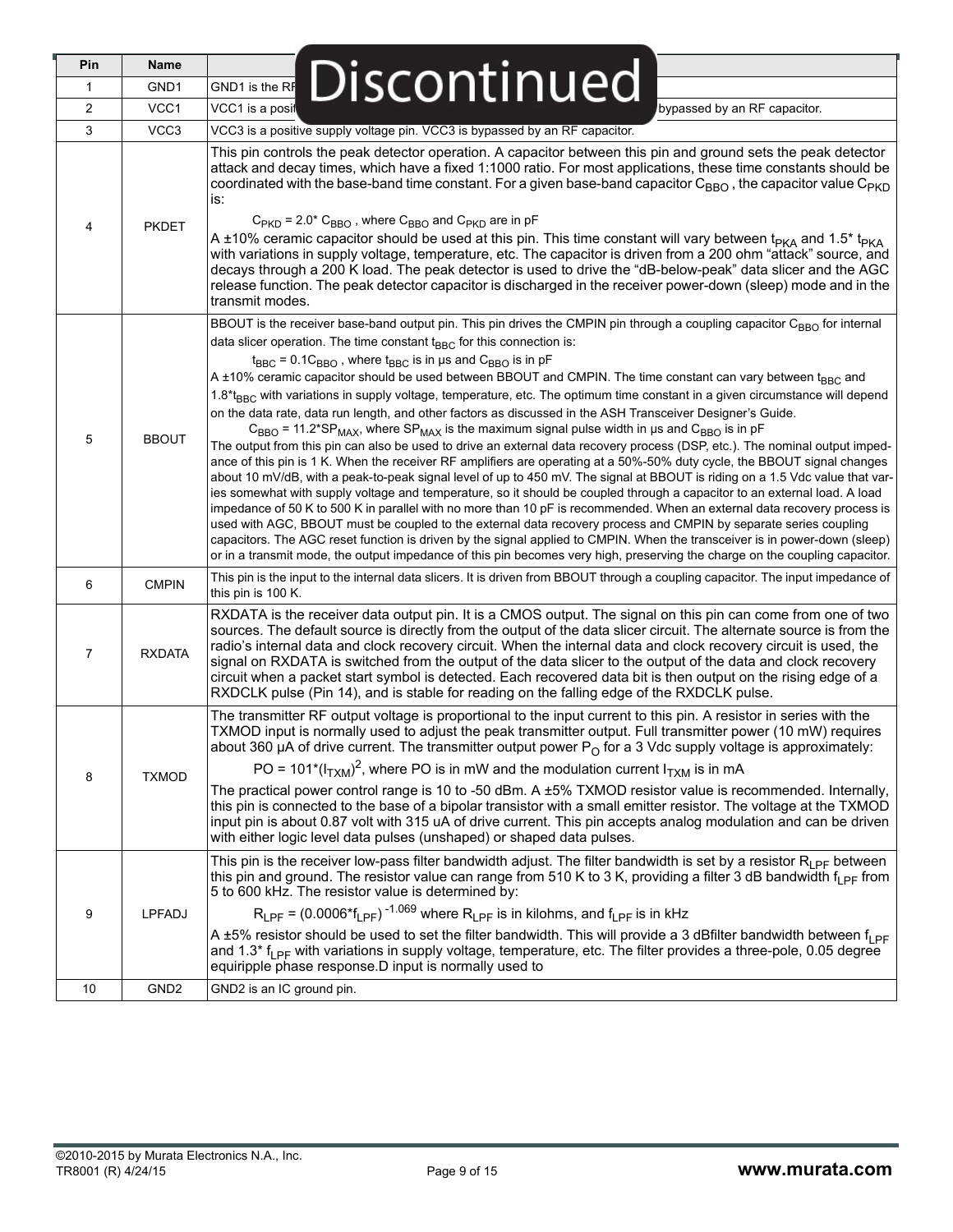| Pin | <b>Name</b>       | Discontinued                                                                                                                                                                                                                                                                                                                                                                                                                                                                                                                                                                                                                                                                                                                                                                                                                                                                        |
|-----|-------------------|-------------------------------------------------------------------------------------------------------------------------------------------------------------------------------------------------------------------------------------------------------------------------------------------------------------------------------------------------------------------------------------------------------------------------------------------------------------------------------------------------------------------------------------------------------------------------------------------------------------------------------------------------------------------------------------------------------------------------------------------------------------------------------------------------------------------------------------------------------------------------------------|
| 11  | <b>RREF</b>       | RREF is the $\epsilon$<br>connected between this pin and<br>ground. $A \pm 1$ <sup>9</sup><br>the total capacitance between ground,<br>Vcc and this node to less than 5 pF to maintain current source stability. If THLD1 and/or THDL2 are connected<br>to RREF through resistor values less that 1.5 K, their node capacitance must be added to the RREF node<br>capacitance and the total should not exceed 5 pF.                                                                                                                                                                                                                                                                                                                                                                                                                                                                 |
| 12  | THLD <sub>2</sub> | THLD2 is the "dB-below-peak" data slicer (DS2) threshold adjust pin. The threshold is set by a 0 to 200 Kresistor<br>$RTH2$ between this pin and RREF. Increasing the value of the resistor decreases the threshold below the peak<br>detector value (increases difference) from 0 to 120 mV. For most applications, this threshold should be set at 6<br>dB below peak. The THLD2 resistor value is given by:<br>$RTH2$ = 1.5*V, where $RTH2$ is in kilohms and the threshold V is in mV                                                                                                                                                                                                                                                                                                                                                                                           |
|     |                   | A ±1% resistor tolerance is recommended for the THLD2 resistor. Leaving the THLD2 pin open disables the dB-<br>below-peak data slicer operation.                                                                                                                                                                                                                                                                                                                                                                                                                                                                                                                                                                                                                                                                                                                                    |
|     |                   | The THLD1 pin sets the threshold for the standard data slicer (DS1) through a resistor $R_{TH1}$ to RREF. The<br>threshold is increased by increasing the resistor value. Connecting this pin directly to RREF provides zero<br>theshold. The value of the resistor depends on whether THLD2 is used. For the case that THLD2 is not used,<br>the acceptable range for the resistor is 0 to 200K, providing a THLD1 range of 0 to 112 mV. The resistor value<br>is given by:                                                                                                                                                                                                                                                                                                                                                                                                        |
|     |                   | For thresholds $0 \le V \le 30mV$ :                                                                                                                                                                                                                                                                                                                                                                                                                                                                                                                                                                                                                                                                                                                                                                                                                                                 |
|     |                   | $RTH1$ = 3.81*V -14.28, where $RTH1$ is in kilohms and the threshold V is in mV.                                                                                                                                                                                                                                                                                                                                                                                                                                                                                                                                                                                                                                                                                                                                                                                                    |
| 13  | THLD1             | For thresholds $31mV \le V \le 112mV$ :                                                                                                                                                                                                                                                                                                                                                                                                                                                                                                                                                                                                                                                                                                                                                                                                                                             |
|     |                   | $RTH1$ = 1.22*V +63.36, where $RTH1$ is in kilohms and the threshold V is in mV.                                                                                                                                                                                                                                                                                                                                                                                                                                                                                                                                                                                                                                                                                                                                                                                                    |
|     |                   | For the case that THLD2 is used, the acceptable range for the THLD1 resistor is 0 to 100K. The resistor value                                                                                                                                                                                                                                                                                                                                                                                                                                                                                                                                                                                                                                                                                                                                                                       |
|     |                   | is given by:                                                                                                                                                                                                                                                                                                                                                                                                                                                                                                                                                                                                                                                                                                                                                                                                                                                                        |
|     |                   | $RTH1$ = 2.22*V, where $RTH1$ is in kilohms and the threshold V is in mV                                                                                                                                                                                                                                                                                                                                                                                                                                                                                                                                                                                                                                                                                                                                                                                                            |
|     |                   | A ±1% resistor tolerance is recommended for the THLD1 resistor. Note that a non-zero DS1 threshold is required<br>for proper AGC operation. The minimum value recommended is 20K.                                                                                                                                                                                                                                                                                                                                                                                                                                                                                                                                                                                                                                                                                                   |
| 14  | <b>RXCLK</b>      | RXDCLK is the clock output from the data and clock recovery circuit. RXDCLK is a CMOS output. When the<br>radio's internal data and clock recovery circuit is not used, RXDCLK is a steady low value. When the internal<br>data and clock recovery is used, RXDCLK is low until a packet start symbol is detected at the output of the data<br>slicer. Each bit following the start symbol is output at RXDATA on the rising edge of a RXDCLK pulse, and is<br>stable for reading on the falling edge of the RXDCLK pulse. Once RXDCLK is activated by the detection of a<br>start symbol, it remains active until CFG0 Bit 0 is set to 0. Normally RXDCLK is reset by the host processor as<br>soon as a packet is received.                                                                                                                                                       |
| 15  | GND3              | GND3 is an IC ground pin.                                                                                                                                                                                                                                                                                                                                                                                                                                                                                                                                                                                                                                                                                                                                                                                                                                                           |
| 16  | VCC <sub>2</sub>  | VCC2 is a positive supply voltage pin. Pin 16 must be bypassed with an RF capacitor, and must also be by<br>passed with a 1 µF tantalum or electrolytic capacitor.                                                                                                                                                                                                                                                                                                                                                                                                                                                                                                                                                                                                                                                                                                                  |
| 17  | <b>CFGDAT</b>     | In 3G control mode, CFGDAT is a bi-directional CMOS logic pin. When CFG (Pin 19) is set to a logic 1,<br>configuration data can be clocked into or out of the radio's configuration registers through CFGDAT using<br>CFGCLK (Pin 18). Data clocked into CFGDAT is transferred to a control register each time a group of 8 bits is<br>received (see Figure 4). Pulses on CFGCLK are used to clock configuration data into and out of the radio through<br>CFGDAT (Pin 17). When writing through CFGDAT, a data bit is clocked into the radio on the rising edge of a<br>CFGCLK pulse. When reading through CFGDAT, data is output on the rising edge of the CFGCLK pulse and is<br>stable for reading on the falling edge of the CFGCLK. CFGCLK is inactive when the CFG (Pin 19) is set at a logic<br>0. See Page 6 for details of 2G default control mode operation of this pin. |
| 18  | <b>CFGCLK</b>     | In 3G control mode, pulses on CFGCLK are used to clock configuration data into and out of the radio through<br>CFGDAT (Pin 17). When writing through CFGDAT, a data bit is clocked into the radio on the rising edge of a<br>CFGCLK pulse. When reading through CFGDAT, data is output on the rising edge of the CFGCLK pulse and is<br>stable for reading on the falling edge of the CFGCLK. CFGCLK is inactive when the CFG (Pin 19) is set to logic<br>0. See Page 6 for details of 2G default control mode operation of this pin. eac                                                                                                                                                                                                                                                                                                                                           |
| 19  | CFG               | CFG controls the operation of the CFGDAT (Pin 17) and CFGCLK (Pin 18) pins. If CFG is held at logic 0 when<br>the radio is powered on, radio operation defaults to 2G control mode as explained on Page 6. Radio operation<br>is switched to 3G serial control mode the first time CFG is set to logic 1. CFG must be set to a logic 1 before data<br>can be clocked into or out of CFGDAT by CFGCLK. CFGDAT is inactive when the CFG (Pin 19) is set to logic<br>0. Setting CFG to a logic 1 will also switch the radio from sleep mode to active mode.                                                                                                                                                                                                                                                                                                                            |
| 20  | <b>RFIO</b>       | RFIO is the RF input/output pin. This pin is connected directly to the SAW filter transducer. Antennas presenting<br>an impedance in the range of 35 to 72 ohms resistive can be satisfactorily matched to this pin with a series<br>matching coil and a shunt matching/ESD protection coil. Other antenna impedances can be matched using two<br>or three components. For some impedances, two inductors and a capacitor will be required. A DC path from<br>RFIO to ground is required for ESD protection.                                                                                                                                                                                                                                                                                                                                                                        |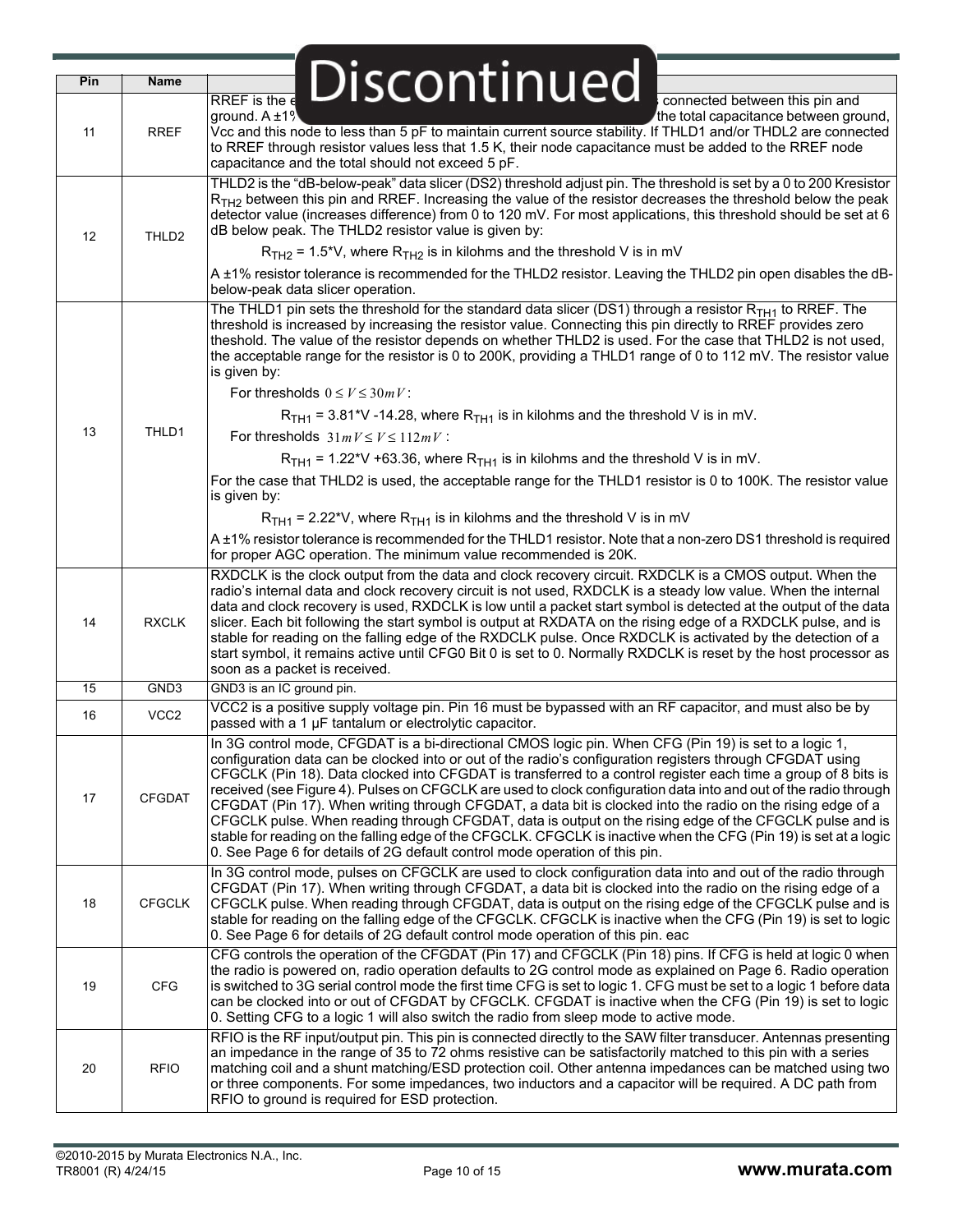|                                                                                       | <b>Single Byte Write Sequence</b><br>The write, address and data bits are clocked into the radio (left to right) on the rising edge of the clock input to Pin 18.                                                                                                  |
|---------------------------------------------------------------------------------------|--------------------------------------------------------------------------------------------------------------------------------------------------------------------------------------------------------------------------------------------------------------------|
|                                                                                       |                                                                                                                                                                                                                                                                    |
| <b>Pin 19</b>                                                                         |                                                                                                                                                                                                                                                                    |
| <b>Pin 18</b>                                                                         |                                                                                                                                                                                                                                                                    |
| <b>Pin 17</b>                                                                         | W<br>A1<br>A <sub>0</sub><br>D7<br>D <sub>6</sub><br>D <sub>5</sub><br>D4<br>D <sub>3</sub><br>D <sub>2</sub><br>D <sub>1</sub><br>D <sub>0</sub>                                                                                                                  |
|                                                                                       | <b>Single Byte Read Sequence</b><br>The read and address bits and are clocked into the radio on the rising edge of the clock input to Pin 18;<br>data is output on the rising edge of the clock and should be read into the host on the falling edge of the clock. |
| <b>Pin 19</b>                                                                         |                                                                                                                                                                                                                                                                    |
| <b>Pin 18</b>                                                                         |                                                                                                                                                                                                                                                                    |
| <b>Pin 17</b>                                                                         | $\mathsf{R}$<br>A1<br>A <sub>0</sub><br>D7<br>D <sub>6</sub><br>D <sub>5</sub><br>D <sub>4</sub><br>D <sub>3</sub><br>D <sub>2</sub><br>D <sub>1</sub><br>D <sub>0</sub>                                                                                           |
|                                                                                       | <b>Multi-byte Write Sequence</b><br>Address increments automatically and rolls over from address 2 to address 0.                                                                                                                                                   |
|                                                                                       |                                                                                                                                                                                                                                                                    |
|                                                                                       |                                                                                                                                                                                                                                                                    |
|                                                                                       |                                                                                                                                                                                                                                                                    |
|                                                                                       | D <sub>1</sub><br>D <sub>3</sub><br>D <sub>2</sub><br>D <sub>0</sub><br>D7<br>D <sub>6</sub><br>D <sub>5</sub><br>D4<br>D <sub>3</sub><br>D <sub>2</sub><br>D1<br>D0<br>next to last byte<br>last data byte                                                        |
|                                                                                       | <b>Multi-byte Read Sequence</b><br>Address increments automatically and rolls over from address 2 to address 0.                                                                                                                                                    |
|                                                                                       |                                                                                                                                                                                                                                                                    |
|                                                                                       |                                                                                                                                                                                                                                                                    |
| <b>Pin 19</b><br><b>Pin 18</b><br><b>Pin 17</b><br>Pin 19<br><b>Pin 18</b><br>Pin 17) | D <sub>2</sub><br>D <sub>0</sub><br>D <sub>6</sub><br>D <sub>5</sub><br>D <sub>2</sub><br>D <sub>1</sub><br>D <sub>0</sub><br>D <sub>3</sub><br>D1<br>D7<br>D4<br>D <sub>3</sub>                                                                                   |

Figure 4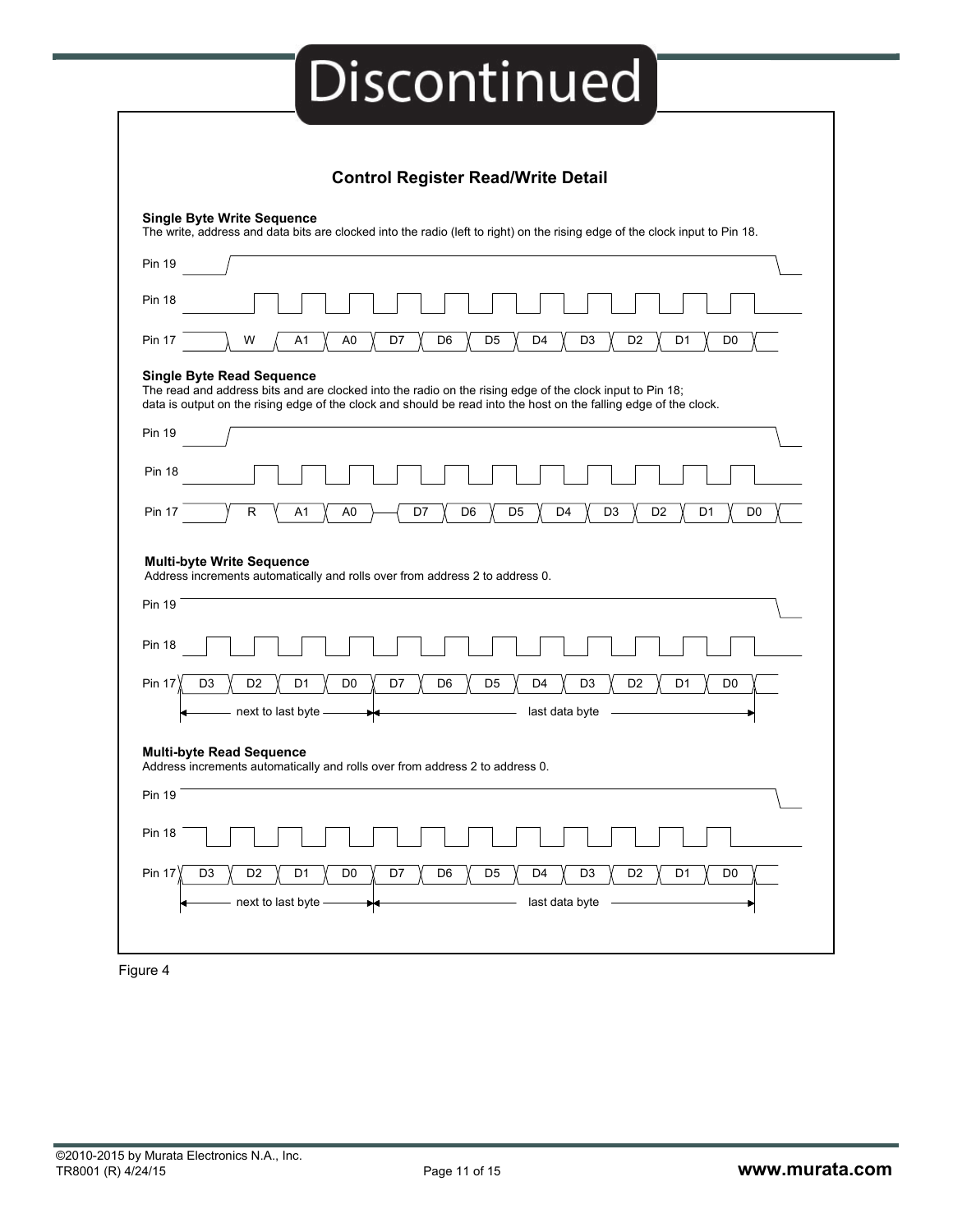# **Discontinued**



#### Tranceiver Set-Up, 3.0 Vdc, -40 to +85 °C

| Symbol                         | <b>Characteristic</b>                                 | Min  | <b>Typ</b> | <b>Max</b> | <b>Units</b> | <b>Conditions</b>      |
|--------------------------------|-------------------------------------------------------|------|------------|------------|--------------|------------------------|
| $T_{COSU}$                     | CFGCLK (18) low setup time to CFG (19) rising edge    | 45   |            |            | ns           |                        |
| $T_{COHI}$                     | CFGCLK (18) high time                                 | 90   |            |            | ns           |                        |
| <b>T<sub>COLO</sub></b>        | CFGCLK (18) low time                                  | 90   |            |            | ns           |                        |
| $T_{\mathsf{COPD}}$            | CFGCLK (18) period - rising edge to rising edge       | 190  |            |            | ns           |                        |
| T <sub>CFGSU</sub>             | CFG (19) setup time - active modes                    | 90   |            |            | ns           | all modes except sleep |
| T <sub>CFGSU</sub>             | CFG (19) setup time - sleep mode                      | 1000 |            |            | ns           | sleep mode             |
| T <sub>C1SU</sub>              | CFGDAT (17) setup time to CFGCLK (18) rising edge     | 45   |            |            | ns           |                        |
| $T_{\rm C1HLD}$                | CFGDAT (17) hold time to CFGCLK (18) rising edge      | 90   |            |            | ns           |                        |
| $^{\mathsf{I}}$ CFGLO          | CFG (19) low time between transfers                   | 90   |            |            | ns           |                        |
| C1RDZ                          | CFGDAT (17) high impedance setup time on data read    | 20   |            |            | ns           |                        |
| T <sub>C1RDVAL</sub>           | CFGDAT (17) time to valid data output on read         |      |            | 90         | ns           |                        |
| <sup>I</sup> C <sub>1RLS</sub> | CFGDAT (17) time to high impedance on end of transfer |      |            | 20         | ns           |                        |

#### **Tranceiver Set-Up, 3.0 Vdc, -40 to +85 °C**

| Command                                                      | R/W | <b>Address</b> | CFG0      | CFG1      |
|--------------------------------------------------------------|-----|----------------|-----------|-----------|
| Receive OOK using external data and clock recovery           |     | 00             | 0000 0000 | 0000 0000 |
| Receive OOK using internal 19.2 kb/s data and clock recovery |     | 00             | 0000 0001 | 0000 0100 |
| l Transmit OOK                                               |     | 00             | 0100 0000 | 0010 0000 |
| Sleep                                                        |     | 00             | 1000 0000 | 0000 0000 |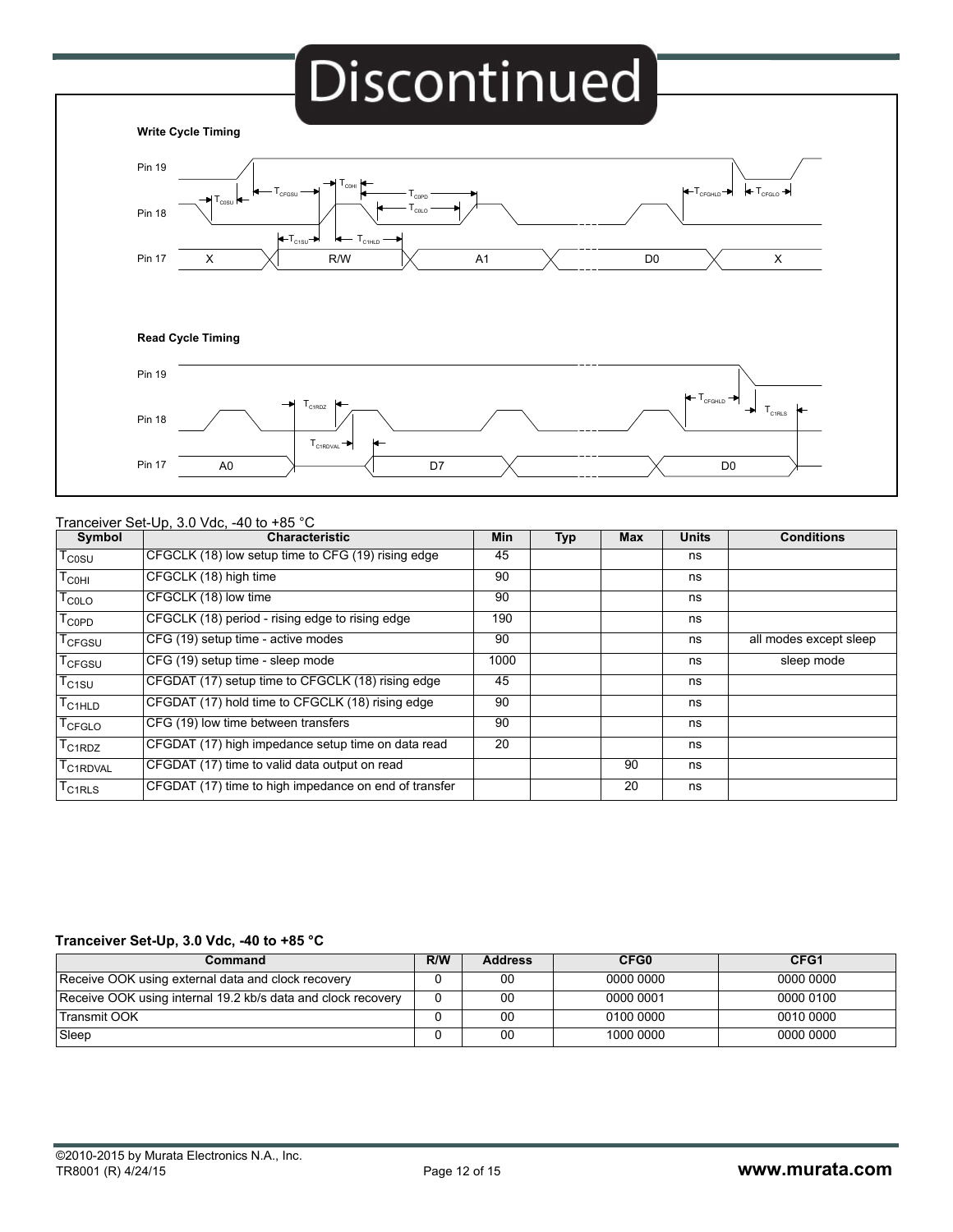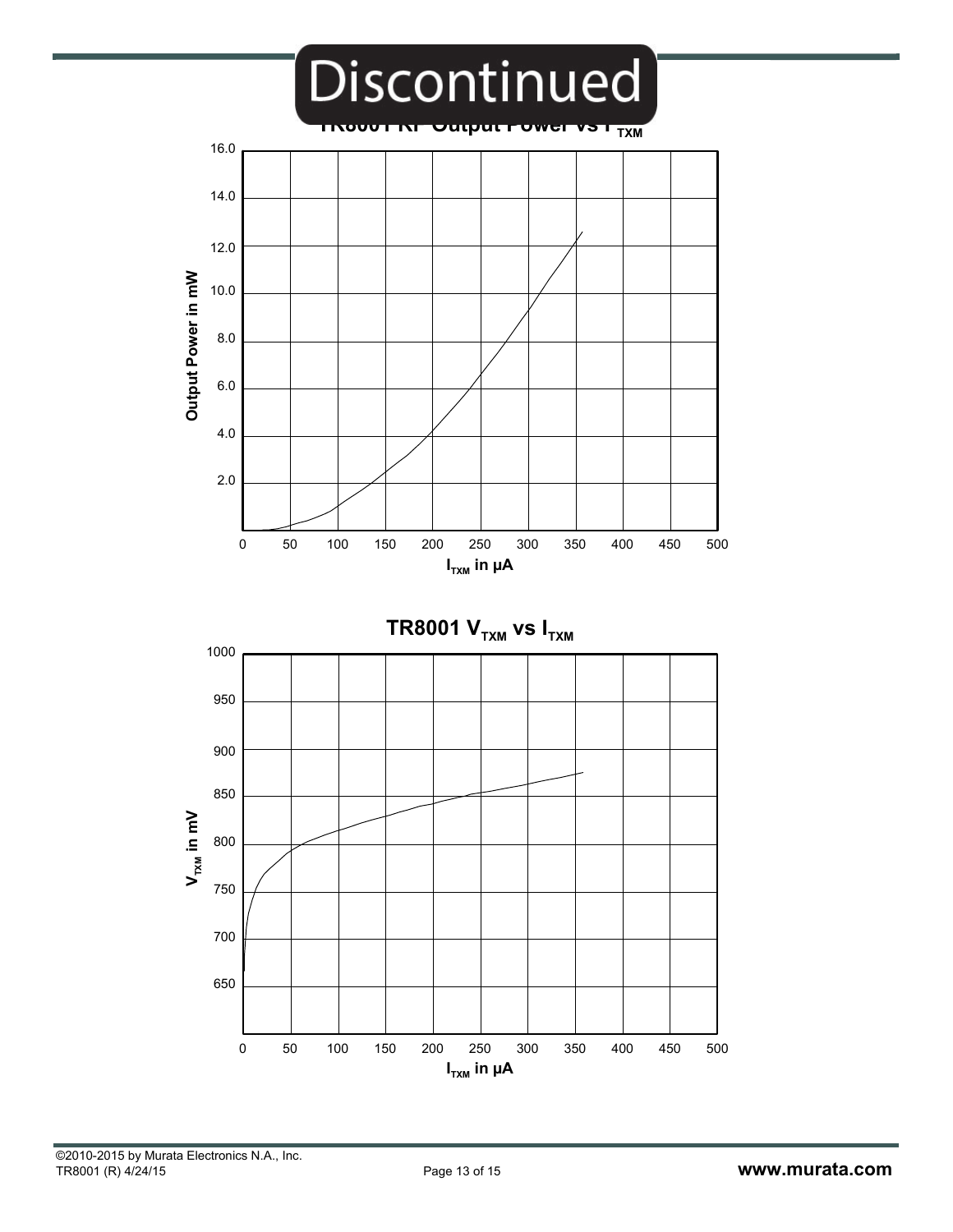# $\overline{\phantom{a}}$



| <b>Dimension</b> |      |            |            | <b>Inches</b> |            |            |
|------------------|------|------------|------------|---------------|------------|------------|
|                  | Min  | <b>Nom</b> | <b>Max</b> | <b>Min</b>    | <b>Nom</b> | <b>Max</b> |
| A                | 10.6 | 10.7       | 10.9       | 0.417         | 0.423      | 0.429      |
| B                | 6.7  | 6.8        | 7.0        | 0.264         | 0.270      | 0.276      |
| C                | 1.5  | 1.8        | 2.0        | 0.061         | 0.070      | 0.079      |
| D                | 1.4  | 1.7        | 1.9        | 0.058         | 0.066      | 0.074      |
| E                | 3.2  | 3.3        | 3.4        | 0.125         | 0.130      | 0.135      |
| F                | 1.8  | 1.9        | 2.0        | 0.069         | 0.074      | 0.079      |
| G                | 0.4  | 0.6        | 0.6        | 0.015         | 0.020      | 0.025      |
| H                | 0.9  | 1.0        | 1.1        | 0.035         | 0.040      | 0.045      |
|                  | 1.7  | 1.8        | 1.9        | 0.065         | 0.070      | 0.075      |





**NOTE:** Specifications subject to change without notice.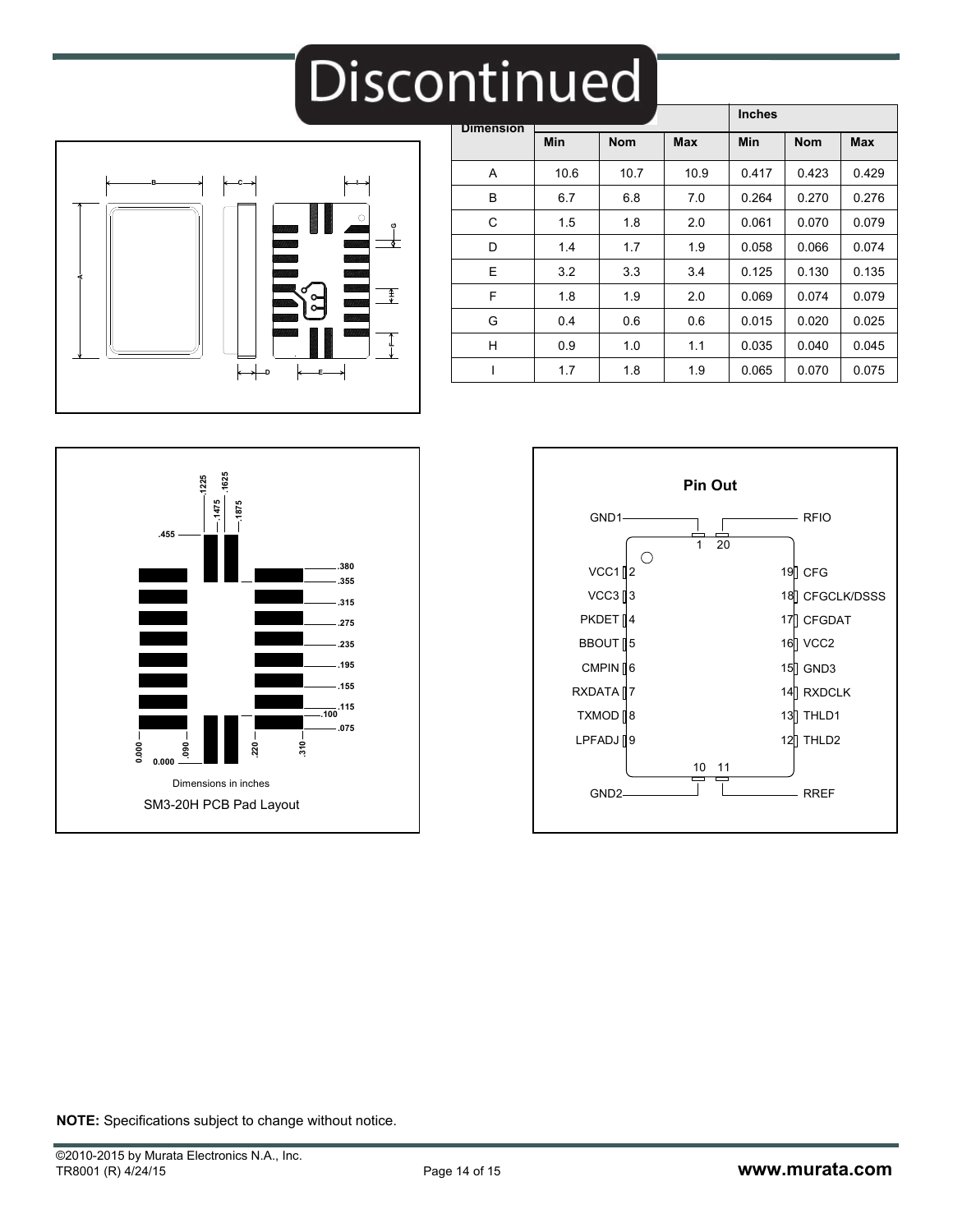| <b>Rev</b> | <b>Date</b>    | <b>• Discontinued</b>                                                                                                                                                                              |
|------------|----------------|----------------------------------------------------------------------------------------------------------------------------------------------------------------------------------------------------|
|            | 2/14/2007      | ٦n١                                                                                                                                                                                                |
| 1.0        | 5/24/2007      | -Changed wording of Data Slicers section, pg. 5 to include RTH1 value for 9mV threshold. Also<br>included description of powering up the device in a mode other than RX mode to keep THLD1 stable. |
|            |                | -Updated THLD1 equation for not using THLD2.                                                                                                                                                       |
| 1.1        | 8/28/2007      | Changed description of CFG1 Bit 6.                                                                                                                                                                 |
| 1.2        | 10/17/2007     | -Changed $RTH1$ equations for non-THLD2 use.<br>-Corrected Sleep Mode Current typo from 200 uA to 200 nA.                                                                                          |
| 1.3        | $03 - 13 - 14$ | Revised Operating Frequency from 868.575 to 868.580;revised Sleep Mode Current from 300 mA to<br>300 µA.                                                                                           |
|            |                |                                                                                                                                                                                                    |
|            |                |                                                                                                                                                                                                    |
|            |                |                                                                                                                                                                                                    |
|            |                |                                                                                                                                                                                                    |
|            |                |                                                                                                                                                                                                    |

í.